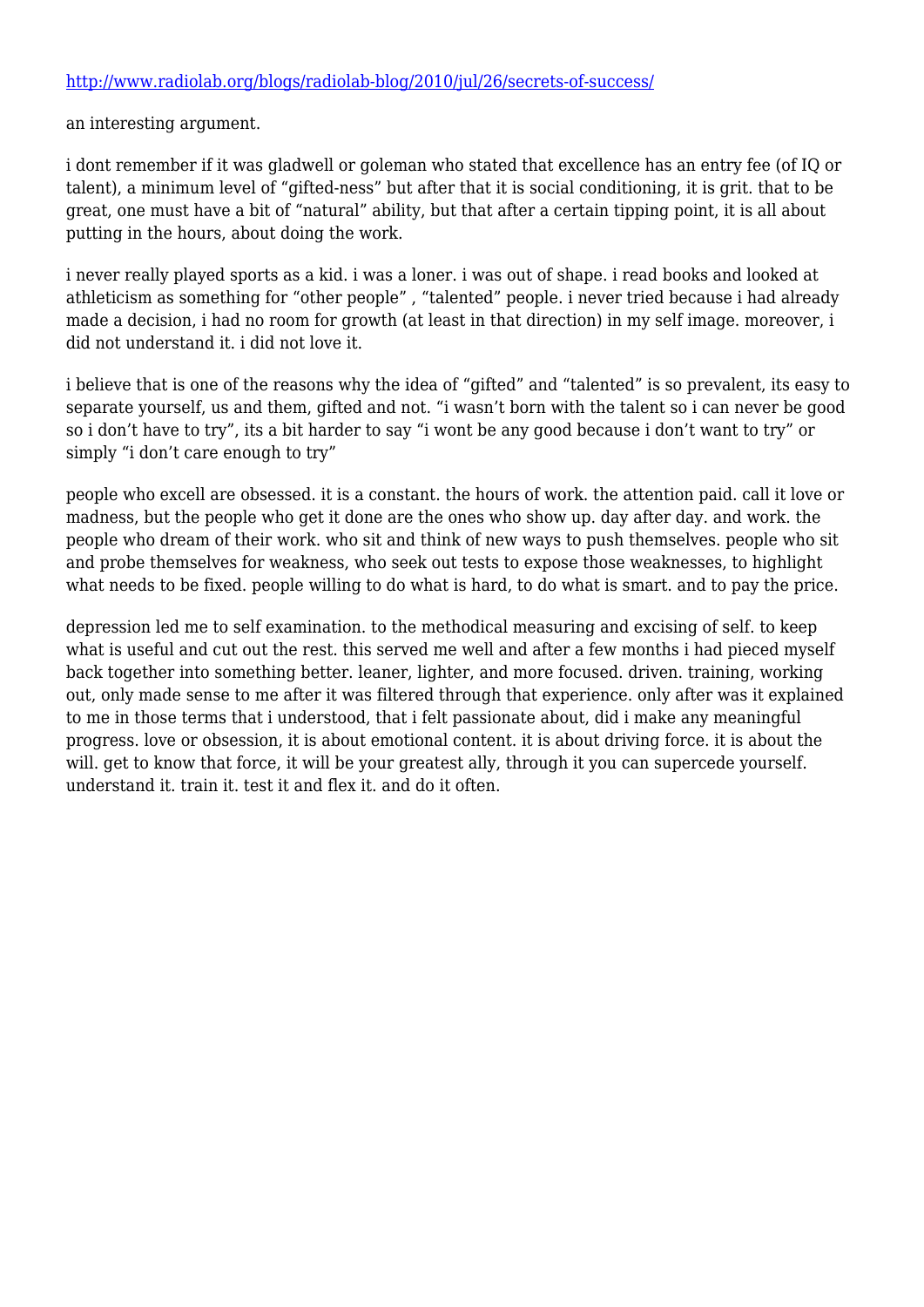

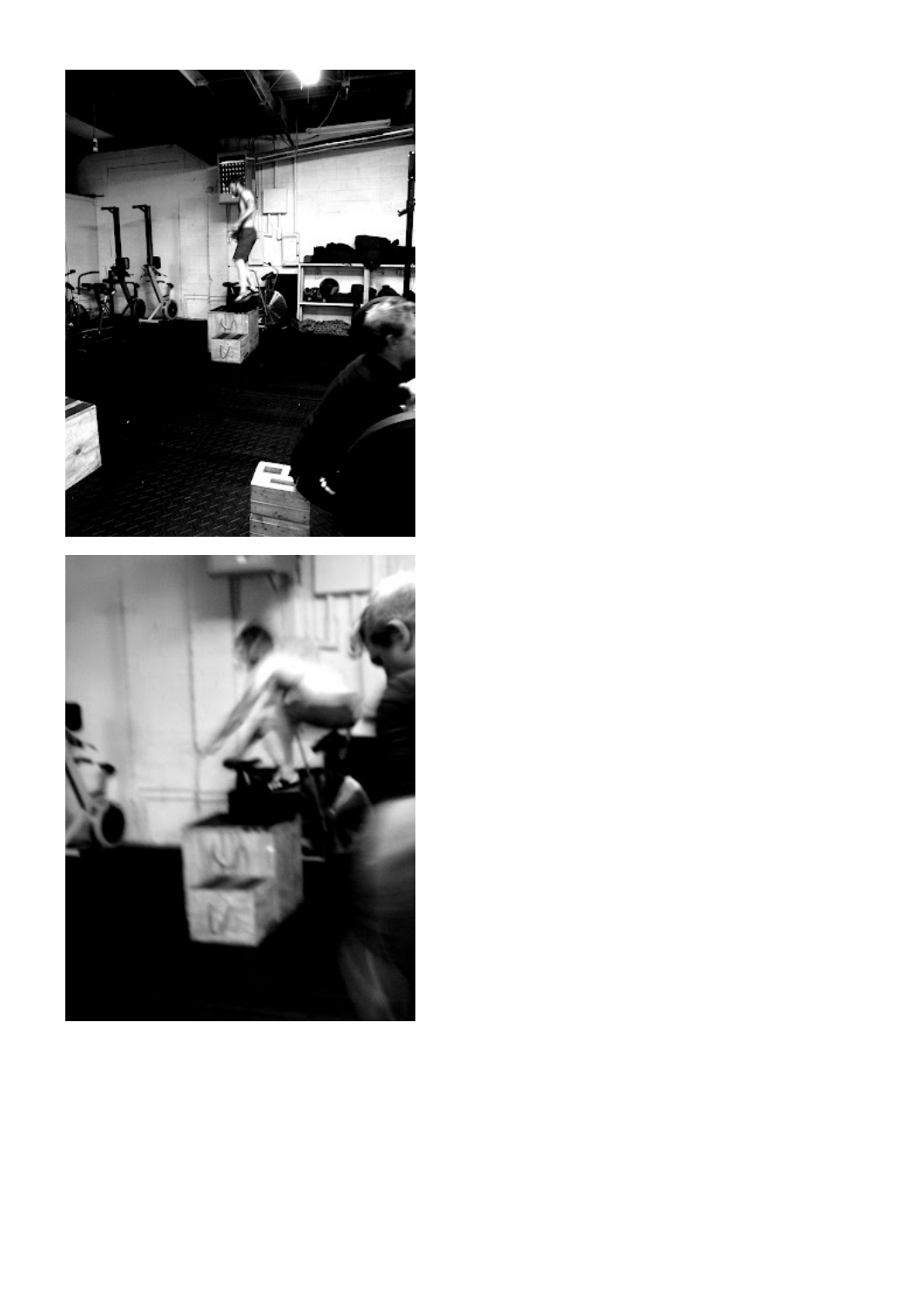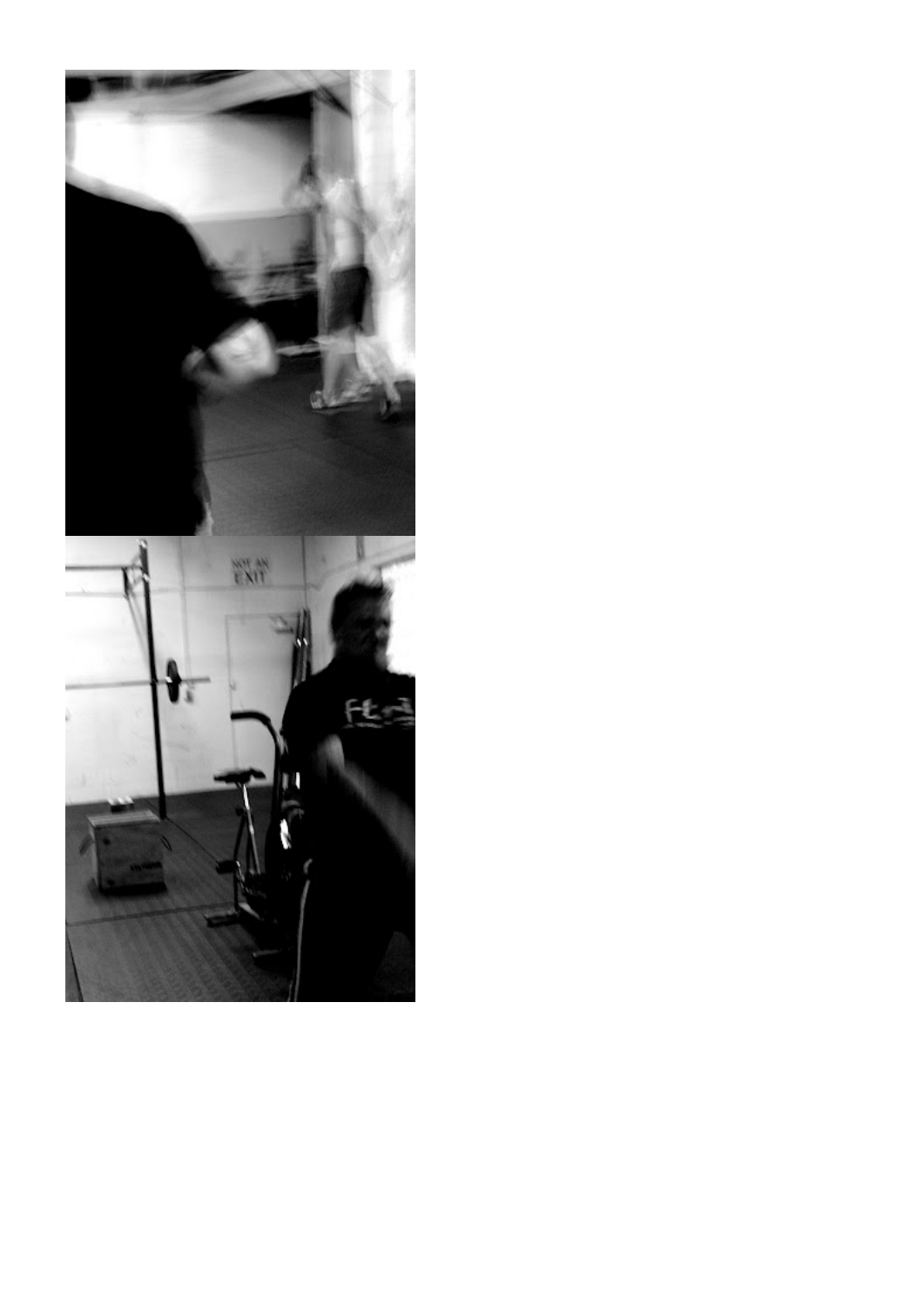

flame out. warm up with wall squats and SOTS presses work up to heavy KB swings, OHS form and some jumping

then:

5x OHS (light) 5x box jump (high) 15x cals on airdyne 5x KB swings (heavy)

max rounds in 25 minutes.

there were some variations, Nate did front squats (OHS form is still a bit shaky so we don't want to set any bad movement patterns that we will have to correct later)

Chris did step ups and "hard style" push-ups (and i think he would like to thank Rob MacDonald for that one)

i did Slosh Pipe OHS and 20 cals on the airdyne.